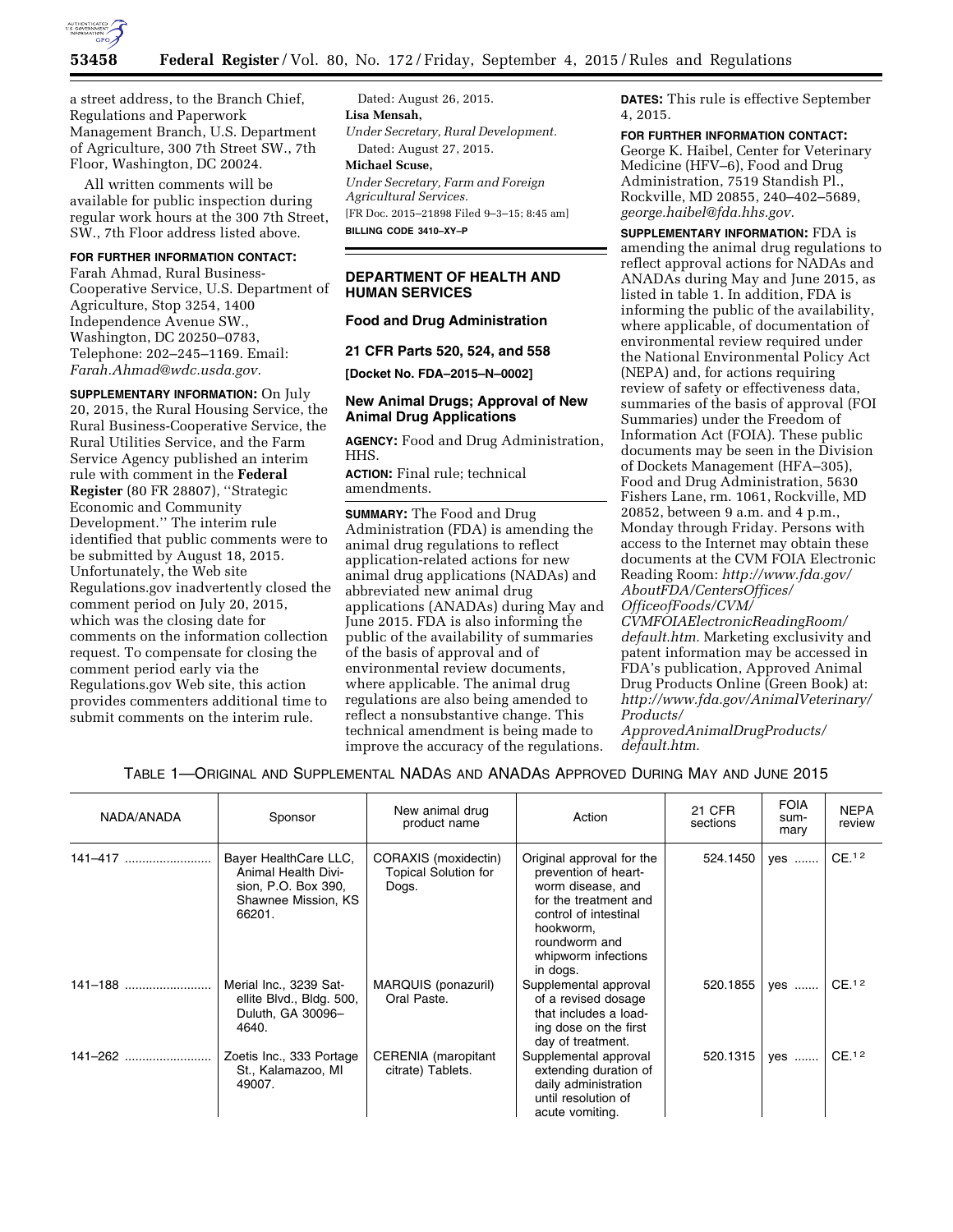| NADA/ANADA | Sponsor                                                                                                                      | New animal drug<br>product name                                                                                                                          | Action                                                                                                                                                                 | <b>21 CFR</b><br>sections | <b>FOIA</b><br>sum-<br>mary | <b>NEPA</b><br>review |
|------------|------------------------------------------------------------------------------------------------------------------------------|----------------------------------------------------------------------------------------------------------------------------------------------------------|------------------------------------------------------------------------------------------------------------------------------------------------------------------------|---------------------------|-----------------------------|-----------------------|
| 141-291    | Dechra, Ltd., Snaygill<br>Industrial Estate,<br>Keighley Rd.,<br>Skipton, North York-<br>shire, BD23 2RW,<br>United Kingdom. | <b>VETORYL</b> (trilostane)<br>Capsules.                                                                                                                 | Supplemental approval<br>of a 5-milligram cap-<br>sule size.                                                                                                           | 520.2598                  | no                          | CE. <sup>12</sup>     |
| 141–278    | Intervet, Inc., 2 Giralda<br>Farms, Madison, NJ<br>07940.                                                                    | ZILMAX (zilpaterol hy-<br>drochloride) plus<br><b>RUMENSIN</b><br>(monensin).<br>Type A medicated arti-<br>cles.                                         | Supplemental approval<br>to provide for compo-<br>nent feeding of com-<br>bination drug Type C<br>medicated feeds to<br>cattle fed in confine-<br>ment for slaughter.  | 558.665                   | yes                         | CE. <sup>13</sup>     |
| 141–282    | Intervet, Inc., 2 Giralda<br>Farms, Madison, NJ<br>07940.                                                                    | ZILMAX (zilpaterol hy-<br>drochloride) plus<br><b>RUMENSIN</b><br>(monensin) plus MGA<br>(melengestrol ace-<br>tate).<br>Type A medicated arti-<br>cles. | Supplemental approval<br>to provide for compo-<br>nent feeding of com-<br>bination drug Type C<br>medicated feeds to<br>heifers fed in confine-<br>ment for slaughter. | 558.665                   | ves                         | CE. <sup>13</sup>     |
| 141-284    | Intervet, Inc., 2 Giralda<br>Farms, Madison, NJ<br>07940.                                                                    | ZILMAX (zilpaterol hy-<br>drochloride) plus<br>MGA (melengestrol<br>acetate).<br>Type A medicated arti-<br>cles.                                         | Supplemental approval<br>to provide for compo-<br>nent feeding of com-<br>bination drug Type C<br>medicated feeds to<br>heifers fed in confine-<br>ment for slaughter. | 558.665                   | yes                         | CE. <sup>13</sup>     |
| 200-497    | Norbrook Laboratories,<br>Ltd., Station Works,<br>Newry BT35 6JP,<br>Northern Ireland.                                       | LOXICOM (meloxicam)<br>1.5 mg/mL Oral Sus-<br>pension.                                                                                                   | Original approval as a<br>generic copy of<br>NADA 141-213.                                                                                                             | 520.1367                  | yes                         | CE. <sup>13</sup>     |
| 200-580    | Huvepharma AD, 5th<br>Floor, 3A Nikolay<br>Haytov Str., 1113 So-<br>phia, Bulgaria.                                          | TYLOVET (tylosin phos-<br>phate) plus SACOX<br>(salinomycin sodium)<br>Type C medicated<br>feeds.                                                        | Original approval as a<br>generic copy of<br>NADA 141-198.                                                                                                             | 4558.550                  | yes                         | CE. <sup>13</sup>     |

TABLE 1—ORIGINAL AND SUPPLEMENTAL NADAS AND ANADAS APPROVED DURING MAY AND JUNE 2015—Continued

1The Agency has determined that this action is categorically excluded (CE) from the requirement to submit an environmental assessment or an environmental impact statement because it is of a type that does not have a significant effect on the human environment.<br><sup>2</sup> CE granted under 21 CFR 25.33(d)(1).

 $3$  CE granted under 21 CFR 25.33 $\langle a \rangle$ (1).

4 The regulation does not require amendment.

Also, the animal drug regulations are being amended to reflect approved labeling for hand feeding bambermycins medicated cattle feed. This technical amendment is being made to improve the accuracy of the regulations.

This rule does not meet the definition of ''rule'' in 5 U.S.C. 804(3)(A) because it is a rule of ''particular applicability.'' Therefore, it is not subject to the congressional review requirements in 5 U.S.C. 801–808.

### **List of Subjects**

*21 CFR Parts 520 and 524* 

Animal drugs.

#### *21 CFR Part 558*

Animal drugs, Animal feeds.

Therefore, under the Federal Food, Drug, and Cosmetic Act and under authority delegated to the Commissioner of Food and Drugs and redelegated to

the Center for Veterinary Medicine, 21 CFR parts 520, 524, and 558 are amended as follows:

### **PART 520—ORAL DOSAGE FORM NEW ANIMAL DRUGS**

■ 1. The authority citation for 21 CFR part 520 continues to read as follows:

**Authority:** 21 U.S.C. 360b.

■ 2. In § 520.1315, revise paragraph (c)(1) to read as follows:

### **§ 520.1315 Maropitant.**

\* \* \* \* \*

 $(c) * * * *$ 

(1) *Indications for use and amount.* (i) For prevention of acute vomiting in dogs 2 to 7 months of age, administer a minimum dose of 2.0 mg per kilogram (/kg) body weight once daily for up to 5 consecutive days.

(ii) For prevention of acute vomiting in dogs 7 months of age and older, administer a minimum dose of 2.0 mg/ kg body weight once daily until resolution of acute vomiting.

(iii) For prevention of vomiting due to motion sickness in dogs 4 months of age and older, administer a minimum of 8.0 mg/kg body weight once daily for up to 2 consecutive days.

\* \* \* \* \*

### **§ 520.1367 [Amended]**

■ 3. In § 520.1367, in paragraph  $(b)(2)$ , remove ''No. 013744'' and in its place add ''Nos. 013744 and 055529''.

■ 4. In § 520.1855, revise paragraph (c)(1) to read as follows:

#### **§ 520.1855 Ponazuril.**

\* \* \* \* \*  $(c) * * * *$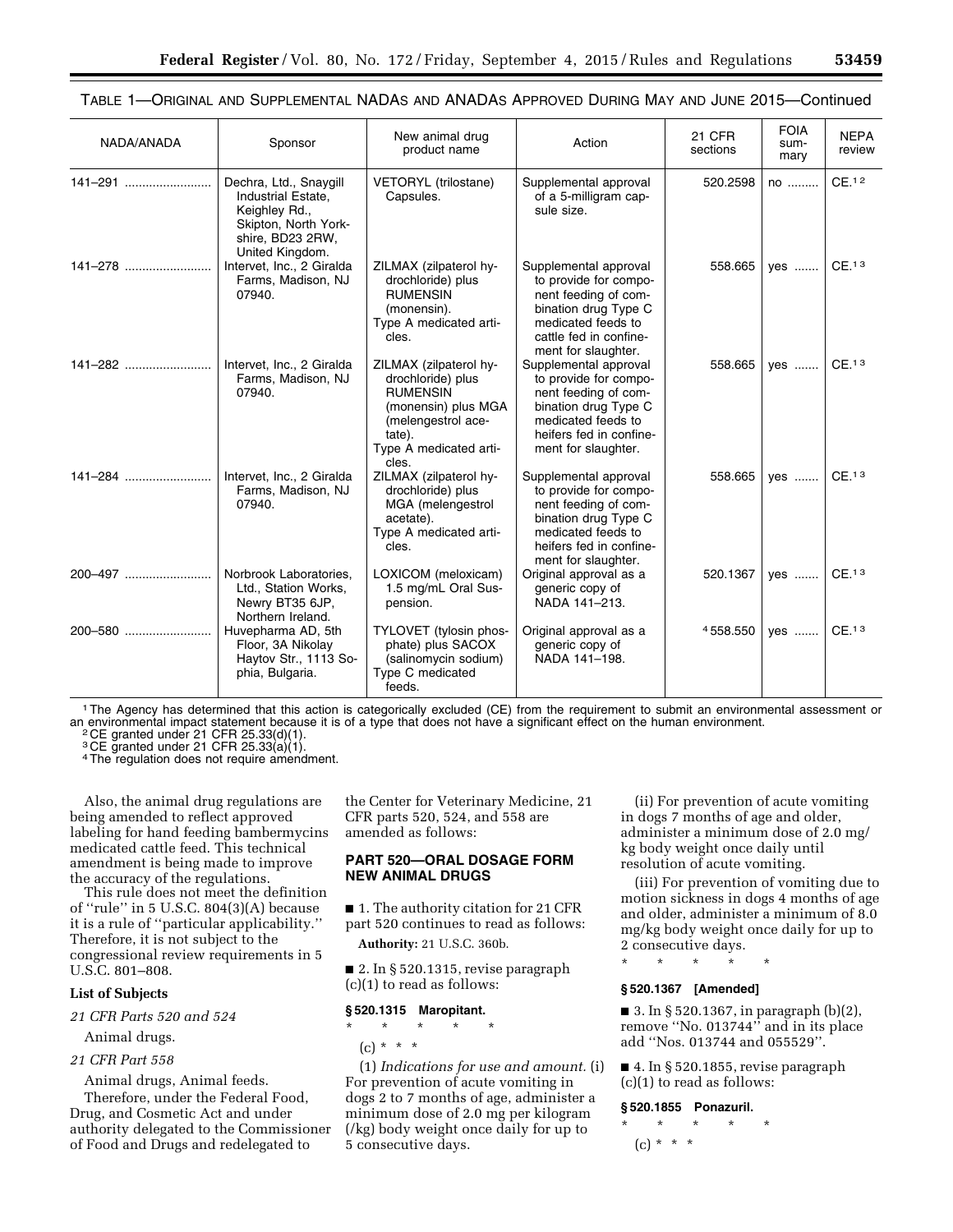(1) *Amount.* Administer orally 15 mg per kilogram (kg) (6.81 mg per pound (lb)) body weight as the first dose, followed by 5 mg/kg (2.27 mg/lb) body weight once daily for a period of 27 additional days.

\* \* \* \* \*

### **§ 520.2598 [Amended]**

■ 5. In § 520.2598, in paragraph (a), remove ''10, 30, or 60 milligrams'' and in its place add ''5, 10, 30, 60, or 120 milligrams''.

### **PART 524—OPHTHALMIC AND TOPICAL DOSAGE FORM NEW ANIMAL DRUGS**

■ 6. The authority citation for 21 CFR part 524 continues to read as follows:

**Authority:** 21 U.S.C. 360b.

■ 7. In § 524.1450, and revise

paragraphs (a), (b), and (d), and remove paragraph (e).

The revisions read as follows:

#### **§ 524.1450 Moxidectin.**

(a) *Specifications.* Each milliliter of solution contains:

(1) 5 milligrams (mg) moxidectin (0.5 percent solution).

(2) 25 mg moxidectin (2.5 percent solution).

(b) *Sponsors.* See sponsor numbers in § 510.600 of this chapter:

(1) No. 000010 for use of product described in paragraph (a)(1) of this section as in paragraph  $(d)(1)$  of this section;

(2) No. 000859 for use of product described in paragraph (a)(2) of this section as in paragraph (d)(2) of this section.

\* \* \* \* \*

(d) *Conditions of use*—(1) *Cattle*—(i) *Amount.* Administer topically 0.5 mg per kilogram (kg) of body weight.

(ii) *Indications for use.* Beef and dairy cattle: For treatment and control of internal and external parasites: gastrointestinal roundworms (*Ostertagia ostertagi* (adult and L4, including inhibited larvae), *Haemonchus placei*  (adult and L4), *Trichostrongylus axei*  (adult and L4), *T. colubriformis* (adult and L4), *Cooperia oncophora* (adult and L4), *C. pectinata* (adult), *C. punctata*  (adult and L4), *C. spatulata* (adult), *C. surnabada* (adult and L4), *Bunostomum phlebotomum* (adult), *Oesophagostomum radiatum* (adult and L4), *Nematodirus helvetianus* (adult and L4)); lungworms (*Dictyocaulus viviparus* (adult and L4)); cattle grubs (*Hypoderma bovis, H. lineatum*); mites (*Chorioptes bovis, Psoroptes ovis* (*P. communis* var. *bovis*)); lice (*Linognathus vituli, Haematopinus eurysternus, Solenopotes capillatus, Bovicola*  (*Damalinia*) *bovis*); and horn flies (*Haematobia irritans*). To control infections and to protect from reinfection with *H. placei* for 14 days after treatment, *O. radiatum* and *O. ostertagi* for 28 days after treatment, and *D. viviparus* for 42 days after treatment.

(iii) *Limitations.* A withdrawal period has not been established for this product on preruminating calves. Do not use on calves to be processed for veal. See § 500.25 of this chapter.

(2) *Dogs*—(i) *Amount.* Administer topically a minimum of 1.1 mg per pound (lb) (2.5 mg/kg) of body weight, once monthly using the appropriate preloaded applicator tube.

(ii) *Indications for use.* For the prevention of heartworm disease caused by *Dirofilaria immitis,* as well as the treatment and control of intestinal hookworm (*Ancylostoma caninum*  (adult, immature adult, and L4 larvae) and *Uncinaria stenocephala* (adult, immature adult, and L4 larvae)),

roundworm (*Toxocara canis* (adult and L4 larvae) and *Toxascaris leonina*  (adult)), and whipworm (*Trichuris vulpis* (adult)) infections in dogs and puppies that are at least 7 weeks of age and that weigh at least 3 lbs.

(iii) *Limitations.* Federal law restricts this drug to use by or on the order of a licensed veterinarian.

### **PART 558—NEW ANIMAL DRUGS FOR USE IN ANIMAL FEEDS**

■ 8. The authority citation for 21 CFR part 558 continues to read as follows:

**Authority:** 21 U.S.C. 360b, 371.

#### **§ 558.95 [Amended]**

 $\blacksquare$  9. In § 558.95, in the table in paragraph (d)(4)(ii), in the ''Bambermycins in grams/ton'' column,

remove ''2 to 40'' and in its place add ''2 to 80''; and in the ''Limitations'' column, remove the first sentence and in its place add ''Feed continuously on a hand-fed basis at a rate of 10 to 40 milligrams per head per day in 1 to 10 pounds of supplemental Type C medicated feed.''.

■ 10. In § 558.665, revise paragraphs (d)(2) and (e) to read as follows:

#### **§ 558.665 Zilpaterol.**

- \* \* \* \* \*
	- (d) \* \* \*

(2) Labeling of Type A medicated articles and Type B medicated feeds used to manufacture complete Type C medicated feeds shall bear the caution statement in paragraph (d)(3) of this section.

\* \* \* \* \*

(e) *Conditions of use in cattle.* It is administered in feed as follows:

| Zilpaterol<br>hydrochloride<br>in grams/ton | Combination in<br>grams/ton | Indications for use                                                                                                                                                                                                                                                                                                        | Limitations                                                                                                                                                                                                                                                                                                                                                                                                                                                                                                       | Sponsor          |
|---------------------------------------------|-----------------------------|----------------------------------------------------------------------------------------------------------------------------------------------------------------------------------------------------------------------------------------------------------------------------------------------------------------------------|-------------------------------------------------------------------------------------------------------------------------------------------------------------------------------------------------------------------------------------------------------------------------------------------------------------------------------------------------------------------------------------------------------------------------------------------------------------------------------------------------------------------|------------------|
| $(1)$ 6.8                                   |                             | Cattle fed in confinement for slaughter: For<br>increased rate of weight gain, improved<br>feed efficiency, and increased carcass<br>leanness in cattle fed in confinement for<br>slaughter during the last 20 to 40 days<br>on feed.                                                                                      | Feed continuously as the sole ration during<br>the last 20 to 40 days on feed to provide<br>60 to 90 mg zilpaterol hydrochloride per<br>head per day. Withdrawal period: 3 days.<br>See paragraph (d) of this section.                                                                                                                                                                                                                                                                                            | 000061           |
| $(2)$ 6.8                                   | Monensin 10 to 40           | Cattle fed in confinement for slaughter: For<br>increased rate of weight gain, improved<br>feed efficiency, and increased carcass<br>leanness in cattle fed in confinement for<br>slaughter during the last 20 to 40 days<br>on feed; for prevention and control of<br>coccidiosis due to Eimeria bovis and E.<br>zuernii. | Feed continuously as the sole ration during<br>the last 20 to 40 days on feed to provide<br>60 to 90 mg zilpaterol hydrochloride per<br>head per day and 0.14 to 0.42 mg<br>monensin per pound of body weight per<br>day depending on the severity of the<br>coccidiosis challenge, up to 480 mg/<br>head/day monensin. Withdrawal period:<br>3 days. See paragraph (d) of this sec-<br>tion. See paragraph § 558.355(d) of this<br>chapter Monensin as provided by No.<br>000986 in §510.600(c) of this chapter. | 000061<br>000986 |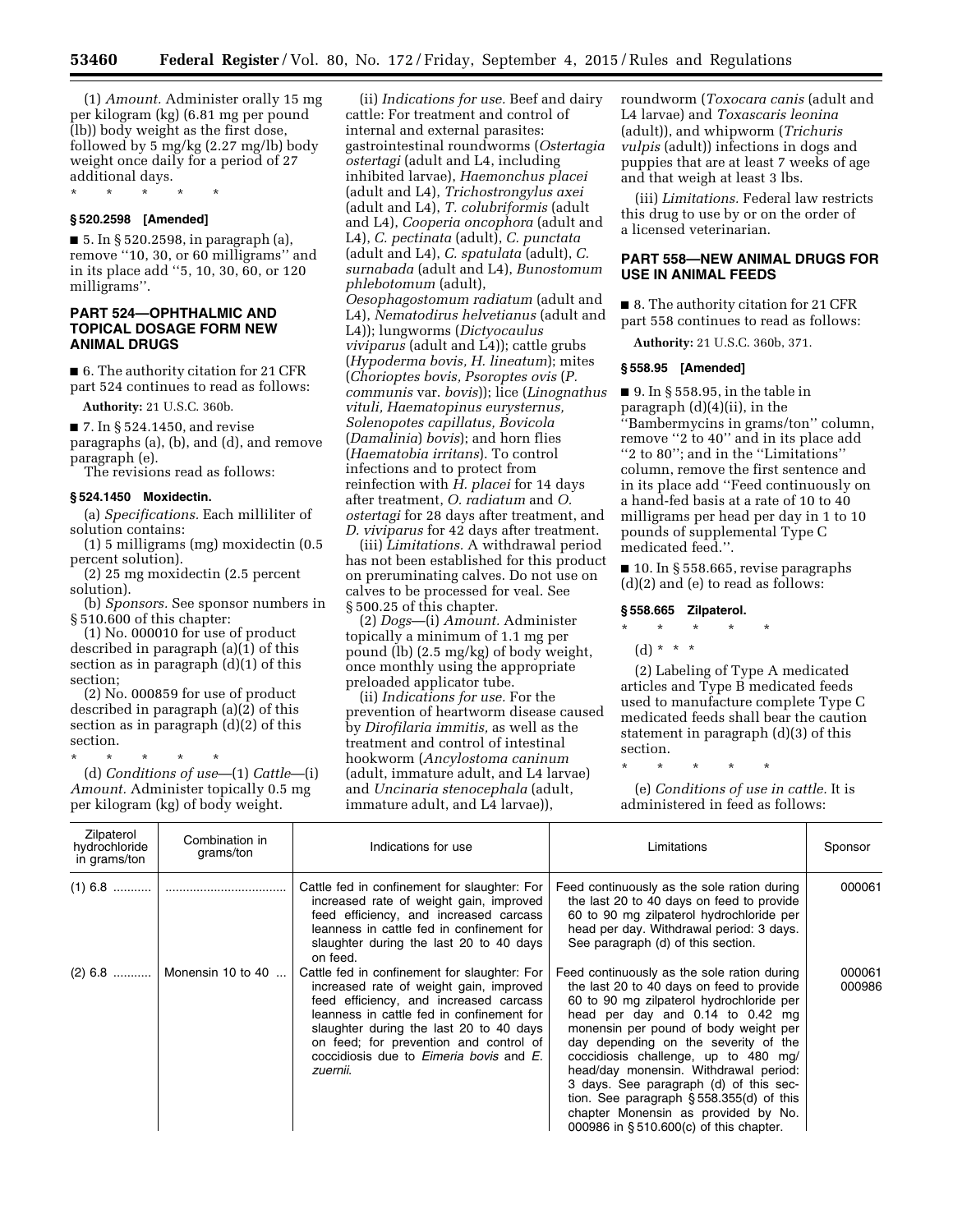| Zilpaterol<br>hydrochloride<br>in grams/ton | Combination in<br>grams/ton                                                                                            | Indications for use                                                                                                                                                                                                                                                                                                                                                                                                                                                                                                                          | Limitations                                                                                                                                                                                                                                                                                                                                                                                                                                                                                                                                                                                                                                    | Sponsor                    |
|---------------------------------------------|------------------------------------------------------------------------------------------------------------------------|----------------------------------------------------------------------------------------------------------------------------------------------------------------------------------------------------------------------------------------------------------------------------------------------------------------------------------------------------------------------------------------------------------------------------------------------------------------------------------------------------------------------------------------------|------------------------------------------------------------------------------------------------------------------------------------------------------------------------------------------------------------------------------------------------------------------------------------------------------------------------------------------------------------------------------------------------------------------------------------------------------------------------------------------------------------------------------------------------------------------------------------------------------------------------------------------------|----------------------------|
| $(3)$ 6.8                                   | Melengestrol acetate<br>to provide 0.25 to<br>0.5 mg/head/day.                                                         | Heifers fed in confinement for slaughter:<br>For increased rate of weight gain, im-<br>proved feed efficiency, and increased<br>carcass leanness in cattle fed in confine-<br>ment for slaughter during the last 20 to<br>40 days on feed; and for suppression of<br>estrus (heat).                                                                                                                                                                                                                                                          | Feed continuously as the sole ration during<br>the last 20 to 40 days on feed to provide<br>60 to 90 mg zilpaterol hydrochloride per<br>head per day. Withdrawal period: 3 days.<br>See paragraph (d) of this section.<br>Melengestrol acetate as provided by Nos.<br>000986 or 054771 in §510.600(c) of this<br>chapter.                                                                                                                                                                                                                                                                                                                      | 000061<br>000986           |
| $(4)$ 6.8                                   | Monensin 10 to 40<br>plus melengestrol<br>acetate to provide<br>0.25 to 0.5 mg/<br>head/day.                           | Heifers fed in confinement for slaughter:<br>For increased rate of weight gain, im-<br>proved feed efficiency, and increased<br>carcass leanness in cattle fed in confine-<br>ment for slaughter during the last 20 to<br>40 days on feed; for prevention and con-<br>trol of coccidiosis due to Eimeria bovis<br>and <i>E. zuernii</i> ; and for suppression of<br>estrus (heat).                                                                                                                                                           | Feed continuously as the sole ration during<br>the last 20 to 40 days on feed to provide<br>60 to 90 mg zilpaterol hydrochloride per<br>head per day and 0.14 to 0.42 mg<br>monensin per pound of body weight per<br>day depending on the severity of the<br>coccidiosis challenge, up to 480 mg/<br>head/day monensin. Withdrawal period:<br>3 days. See paragraph (d) of this sec-<br>tion. See paragraphs $\S$ § 558.342(d) and<br>558.355(d) of this chapter.<br>Monensin as provided by No. 000986;<br>melengestrol acetate as provided by<br>Nos. 000986 or 054771 in §510.600(c)<br>of this chapter.                                    | 000061<br>000986           |
| $(5)$ 6.8                                   | Monensin 10 to 40,<br>plus tylosin 8 to 10.                                                                            | For increased rate of weight gain, improved<br>feed efficiency, and increased carcass<br>leanness in cattle fed in confinement for<br>slaughter during the last 20 to 40 days<br>on feed; for prevention and control of<br>coccidiosis due to <i>Eimeria bovis</i> and <i>E</i> .<br>zuernii; and for reduction of incidence of<br>liver<br>abscesses<br>caused<br>by<br>Fusobacterium<br>necrophorum<br>and<br>Arcanobacterium<br>(Actinomyces)<br>pyogenes.                                                                                | Feed continuously as the sole ration during<br>the last 20 to 40 days on feed to provide<br>60 to 90 mg zilpaterol hydrochloride per<br>head per day and 0.14 to 0.42 mg<br>monensin per pound of body weight per<br>day depending on the severity of the<br>coccidiosis challenge, up to 480 mg/<br>head/day monensin. Withdrawal period:<br>3 days. See paragraph (d) of this sec-<br>tion. See paragraphs $\S$ § 558.355(d) and<br>558.625(c) of this chapter.<br>Monensin as provided by No. 000986;<br>tylosin as provided by Nos. 000986 or<br>016592 in §510.600(c) of this chapter.                                                    | 000061<br>016592           |
| $(6)$ 6.8                                   | Monensin 10 to 40,<br>plus tylosin 8 to 10,<br>plus melengestrol<br>acetate to provide<br>0.25 to 0.5 mg/<br>head/day. | Heifers fed in confinement for slaughter:<br>For increased rate of weight gain, im-<br>proved feed efficiency, and increased<br>carcass leanness in cattle fed in confine-<br>ment for slaughter during the last 20 to<br>40 days on feed; for prevention and con-<br>trol of coccidiosis due to Eimeria bovis<br>and <i>E. zuernii</i> ; for reduction of incidence<br>of liver abscesses caused by<br>Fusobacterium<br>necrophorum<br>and<br>Arcanobacterium<br>(Actinomyces)<br><i>pyogenes;</i> and for suppression of estrus<br>(heat). | Feed continuously as the sole ration during<br>the last 20 to 40 days on feed to provide<br>60 to 90 mg zilpaterol hydrochloride per<br>head per day and 0.14 to 0.42 mg<br>monensin per pound of body weight per<br>day depending on the severity of the<br>coccidiosis challenge, up to 480 mg/<br>head/day monensin. Withdrawal period:<br>3 days. See paragraph (d) of this sec-<br>tion. See paragraphs §§ 558.342(d),<br>558.355(d), and 558.625(c) of this chap-<br>ter.<br>Monensin as provided by No. 000986;<br>tylosin as provided by Nos. 000986 or<br>016592; and melengestrol acetate as<br>provided by Nos. 000986 or 054771 in | 000061<br>000986<br>016592 |
| $(7)$ 6.8 to 24                             |                                                                                                                        | Cattle fed in confinement for slaughter: For<br>increased rate of weight gain, improved<br>feed efficiency, and increased carcass<br>leanness in cattle fed in confinement for<br>slaughter during the last 20 to 40 days<br>on feed.                                                                                                                                                                                                                                                                                                        | §510.600(c) of this chapter.<br>Feed continuously during the last 20 to 40<br>days on feed to provide 60 mg zilpaterol<br>hydrochloride per head per day. With-<br>drawal period: 3 days. See paragraph (d)<br>of this section.                                                                                                                                                                                                                                                                                                                                                                                                                | 000061                     |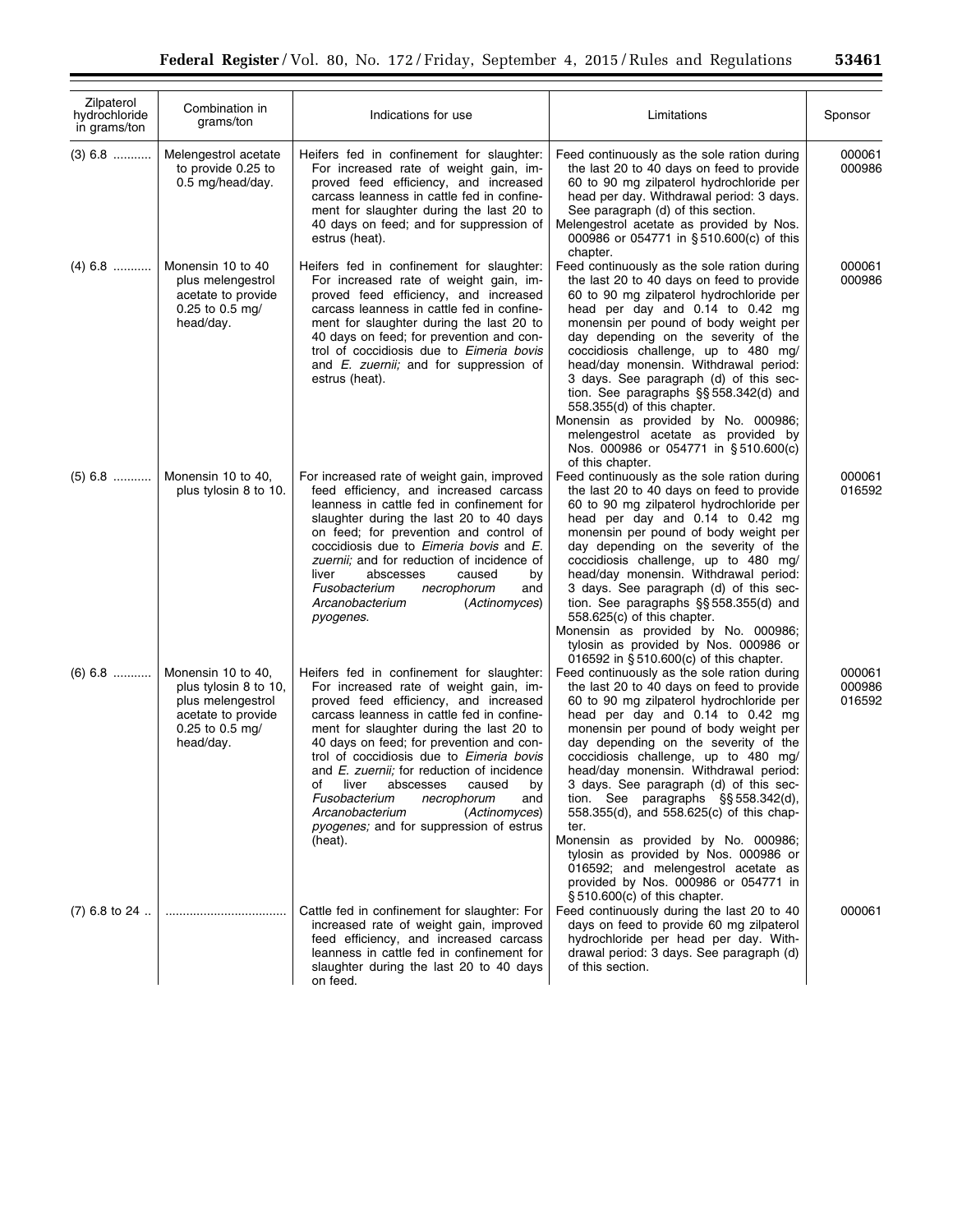| Zilpaterol<br>hydrochloride<br>in grams/ton | Combination in<br>grams/ton                                                                                            | Indications for use                                                                                                                                                                                                                                                                                                                                                                                                                                                                                                                               | Limitations                                                                                                                                                                                                                                                                                                                                                                                                                                                                                                                                                                                     | Sponsor |
|---------------------------------------------|------------------------------------------------------------------------------------------------------------------------|---------------------------------------------------------------------------------------------------------------------------------------------------------------------------------------------------------------------------------------------------------------------------------------------------------------------------------------------------------------------------------------------------------------------------------------------------------------------------------------------------------------------------------------------------|-------------------------------------------------------------------------------------------------------------------------------------------------------------------------------------------------------------------------------------------------------------------------------------------------------------------------------------------------------------------------------------------------------------------------------------------------------------------------------------------------------------------------------------------------------------------------------------------------|---------|
| $(8)$ 6.8 to 24                             | Monensin 10 to 40                                                                                                      | Cattle fed in confinement for slaughter: For<br>increased rate of weight gain, improved<br>feed efficiency, and increased carcass<br>leanness in cattle fed in confinement for<br>slaughter during the last 20 to 40 days<br>on feed; and for prevention and control<br>of coccidiosis due to <i>Eimeria bovis</i> and<br>E. zuernii.                                                                                                                                                                                                             | Feed continuously during the last 20 to 40<br>days on feed to provide 60 mg zilpaterol<br>hydrochloride per head per day and 0.14<br>to 0.42 mg monensin per pound of body<br>weight per day depending on the severity<br>of the coccidiosis challenge, up to 480<br>mg/head/day monensin. Withdrawal pe-<br>riod: 3 days. See paragraph (d) of this<br>section. See paragraph § 558.355(d) of<br>this chapter.<br>Monensin as provided by No. 000986 in<br>§510.600(c) of this chapter.                                                                                                        | 000061  |
| $(9)$ 6.8 to 24                             | Melengestrol acetate<br>to provide 0.25 to<br>0.5 mg/head/day.                                                         | Heifers fed in confinement for slaughter:<br>For increased rate of weight gain, im-<br>proved feed efficiency, and increased<br>carcass leanness in cattle fed in confine-<br>ment for slaughter during the last 20 to<br>40 days on feed; and for suppression of<br>estrus (heat).                                                                                                                                                                                                                                                               | Feed continuously during the last 20 to 40<br>days on feed to provide 60 mg zilpaterol<br>hydrochloride per head per day. With-<br>drawal period: 3 days. See paragraph (d)<br>section.<br>of<br>this<br>See<br>paragraph<br>§ 558.342(d) of this part.<br>Melengestrol acetate as provided by No.<br>054771 in §510.600(c) of this chapter.                                                                                                                                                                                                                                                    | 000061  |
| $(10)$ 6.8 to 24                            | Monensin 10 to 40,<br>plus melengestrol<br>acetate to provide<br>0.25 to 0.5 mg/<br>head/day.                          | Heifers fed in confinement for slaughter:<br>For increased rate of weight gain, im-<br>proved feed efficiency, and increased<br>carcass leanness in cattle fed in confine-<br>ment for slaughter during the last 20 to<br>40 days on feed; for prevention and con-<br>trol of coccidiosis due to Eimeria bovis<br>and E. zuernii; and for suppression of<br>estrus (heat).                                                                                                                                                                        | Feed continuously during the last 20 to 40<br>days on feed to provide 60 mg zilpaterol<br>hydrochloride per head per day and 0.14<br>to 0.42 mg monensin per pound of body<br>weight per day depending on the severity<br>of the coccidiosis challenge, up to 480<br>mg/head/day monensin. Withdrawal pe-<br>riod: 3 days. See paragraph (d) of this<br>section. See paragraphs §§ 558.342(d)<br>and 558.355(d) of this chapter.<br>Monensin as provided by No. 000986;<br>melengestrol acetate as provided by No.<br>054771 in §510.600(c) of this chapter.                                    | 000061  |
| $(11)$ 6.8 to 24                            | Monensin 10 to 40,<br>plus tylosin 8 to 10.                                                                            | Cattle fed in confinement for slaughter: For<br>increased rate of weight gain, improved<br>feed efficiency, and increased carcass<br>leanness in cattle fed in confinement for<br>slaughter during the last 20 to 40 days<br>on feed; for prevention and control of<br>coccidiosis due to <i>Eimeria bovis</i> and <i>E</i> .<br>zuernii; and for reduction of incidence of<br>abscesses<br>liver<br>caused<br>by<br>Fusobacterium<br>necrophorum<br>and<br>Arcanobacterium<br>(Actinomyces)<br>pyogenes.                                         | Feed continuously during the last 20 to 40<br>days on feed to provide 60 mg zilpaterol<br>hydrochloride per head per day and 0.14<br>to 0.42 mg monensin per pound of body<br>weight per day depending on the severity<br>of the coccidiosis challenge, up to 480<br>mg/head/day monensin. Withdrawal pe-<br>riod: 3 days. See paragraph (d) of this<br>section. See paragraphs §§ 558.355(d)<br>and 558.625(c) of this chapter.<br>Monensin and tylosin as provided by No.<br>000986 in §510.600(c) of this chapter.                                                                           | 000061  |
| $(12)$ 6.8 to 24                            | Monensin 10 to 40,<br>plus tylosin 8 to 10.<br>plus melengestrol<br>acetate to provide<br>0.25 to 0.5 mg/<br>head/day. | Heifers fed in confinement for slaughter:<br>For increased rate of weight gain, im-<br>proved feed efficiency, and increased<br>carcass leanness in cattle fed in confine-<br>ment for slaughter during the last 20 to<br>40 days on feed; for prevention and con-<br>trol of coccidiosis due to Eimeria bovis<br>and <i>E. zuernii</i> ; for reduction of incidence<br>liver<br>abscesses<br>caused<br>οf<br>by<br>Fusobacterium<br>necrophorum<br>and<br>Arcanobacterium<br>(Actinomyces)<br>pyogenes; and for suppression of estrus<br>(heat). | Feed continuously during the last 20 to 40<br>days on feed to provide 60 mg zilpaterol<br>hydrochloride per head per day and 0.14<br>to 0.42 mg monensin per pound of body<br>weight per day depending on the severity<br>of the coccidiosis challenge, up to 480<br>mg/head/day monensin. Withdrawal pe-<br>riod: 3 days. See paragraph (d) of this<br>section. See paragraphs §§ 558.342(d),<br>558.355(d), and 558.625(c) of this chap-<br>ter.<br>Monensin and tylosin as provided by No.<br>000986; melengestrol acetate as pro-<br>vided by No. 054771 in §510.600(c) of<br>this chapter. | 000061  |

Dated: August 31, 2015.

 $\equiv$ 

**Bernadette Dunham,**  *Director, Center for Veterinary Medicine.*  [FR Doc. 2015–21905 Filed 9–3–15; 8:45 am]

**BILLING CODE 4164–01–P**